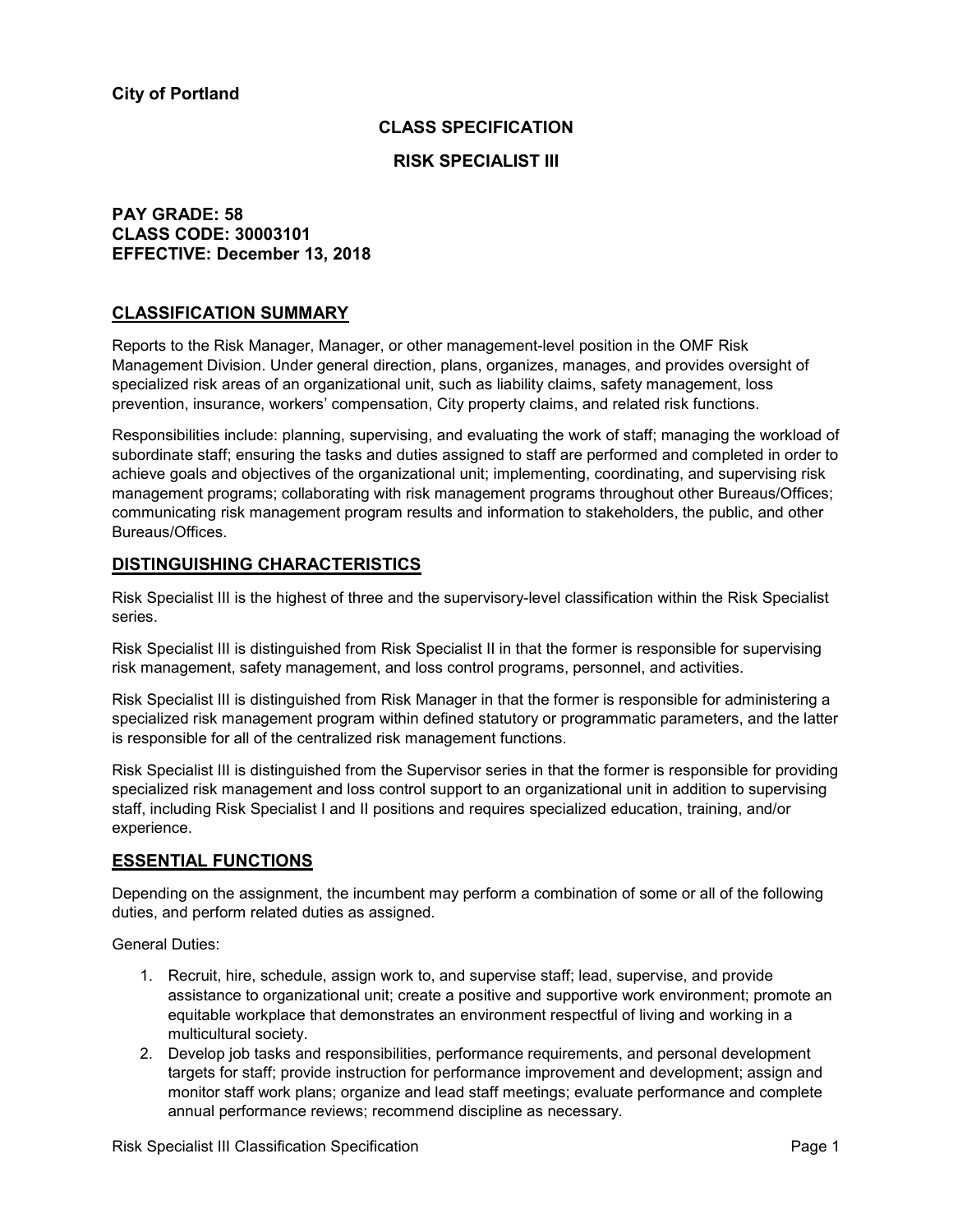- 3. Create standard practices, policies, and procedures for day-to-day operations of the unit, programs, projects, or tasks; establish goals and direction and communicate expectations to staff.
- 4. Design, implement, and monitor loss prevention and risk management programs to protect City assets; organize and advise Citywide and Bureau/Office loss control committees; develop and present loss control and risk management training; prepare written reports of loss exposure issues and recommend solutions to Bureau/Office management; act as liaison with state and federal officials on matters relating to safety.
- 5. Oversee the analysis and investigation of workers' compensation claims, including compensability determinations, in accordance with state law and regulation; approve or establish case claim reserves within authorized limits; monitor claim reserves; supervise medical case management of injured employees; participate in selection of contracts with outside providers and monitor contractor performance; analyze exposure, losses and other workers' compensation data.
- 6. Manage the investigation, analysis, and adjudication of tort claims and civil rights complaints filed against the City; negotiate with claimants and/or their representatives; manage the Citywide subrogation collection effort.
- 7. Conduct case reviews and advise staff on the adjudication of difficult cases; oversee the analysis and investigation of high-profile, high exposure, controversial, and/or complex cases; present action or settlement recommendations to City Council for approval.
- 8. Provide accurate and timely information about program activities to stakeholders, program beneficiaries, businesses, outside agencies, and the public; serve on City task forces and committees; represent the organizational unit in outreach functions and professional associations.

# **SUPERVISION RECEIVED AND EXERCISED**

The work of this classification is performed under general direction by the Risk Manager, Manager, or other management-level position.

This classification directly supervises a minimum of four (4) employees.

# **KNOWLEDGE/SKILLS/ABILITIES REQUIRED**

- 1. Knowledge of principles, practices, policies, procedures, methods, and techniques of developing and administering risk management, insurance, workers' compensation, and/or loss control programs in a large public agency.
- 2. Knowledge of practices and procedures for managing, administering, analyzing, adjudicating, and litigating claims.
- 3. Knowledge of principles and practices of insurance underwriting, safety, security, and other loss prevention methods.
- 4. Knowledge of principles and practices of leadership, business communication, public administration, program evaluation, employee supervision, including training, scheduling, and performance evaluation.
- 5. Knowledge of relevant statutes, regulations, policies, and procedures to the organizational unit with the ability to interpret and apply them.
- 6. Knowledge of fundamentals and methods of planning, organizing, and allocating work to staff.
- 7. Ability to develop, recommend, implement, evaluate, and oversee comprehensive, Citywide loss control programs such as workers' compensation, safety and accident prevention, property protection, and conservation and fire prevention.
- 8. Ability to represent the City in hearings and litigation of claims; negotiate the settlement of claims, with or without legal counsel.
- 9. Ability to conduct research of loss prevention and control issues, evaluate alternatives, and reach sound conclusions and recommendations for improvement.
- 10. Ability to supervise and direct a diverse staff of administrative, technical, and analytical personnel.
- 11. Ability to establish and maintain effective working relationships with management, Bureau/Office staff, and others encountered in the course of work.